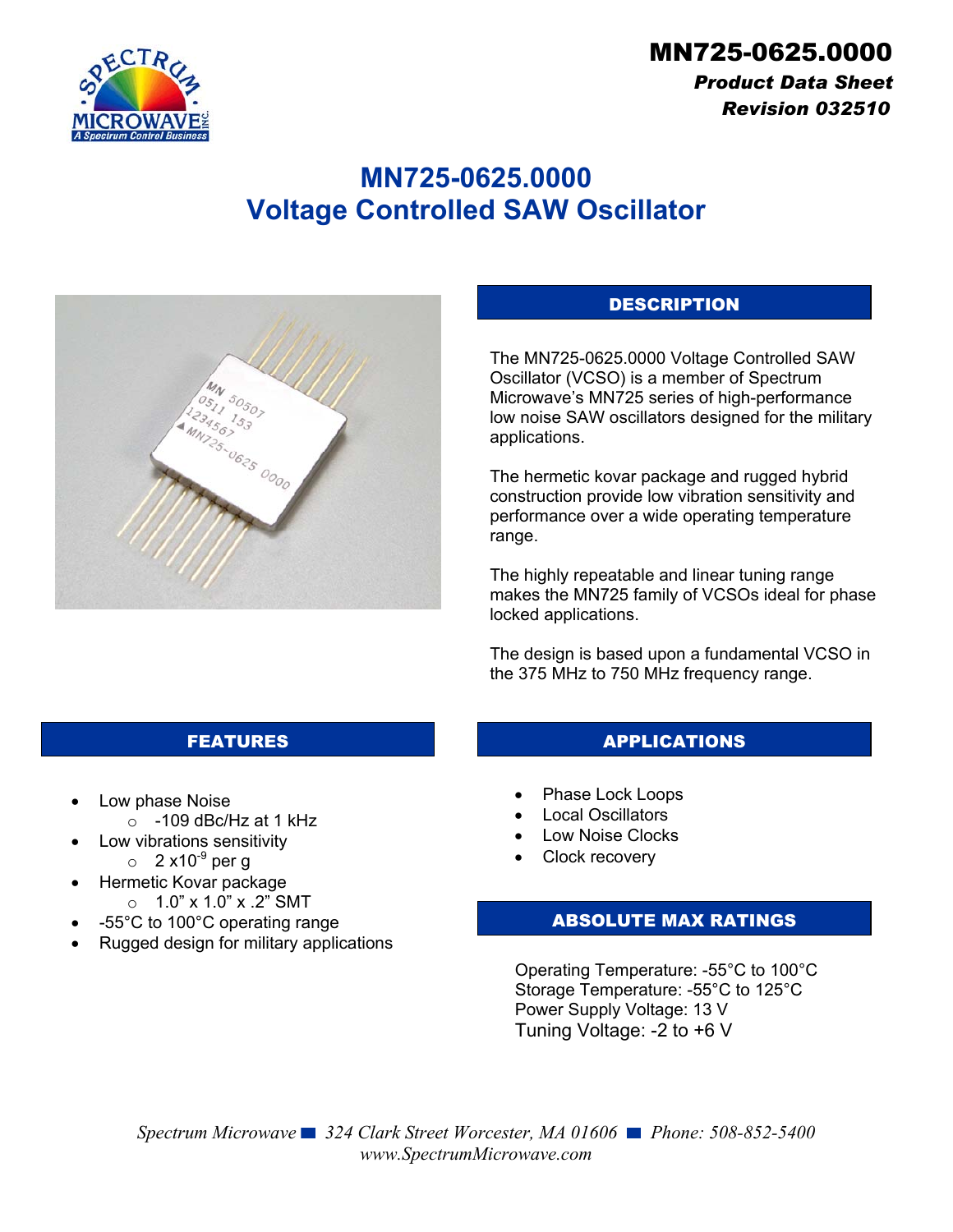

# *Product Data Sheet Revision 032510*

| <b>SPECIFICATIONS</b>                                                                        |                |                |                |               |                                                        |
|----------------------------------------------------------------------------------------------|----------------|----------------|----------------|---------------|--------------------------------------------------------|
| Specifications apply at Vcc = $8.0$ V and Tcase = $25^{\circ}$ C unless otherwise specified. |                |                |                |               |                                                        |
| <b>Parameter</b>                                                                             | <b>Minimum</b> | <b>Typical</b> | <b>Maximum</b> | <b>Units</b>  | <b>Notes</b>                                           |
| Center Frequency Range                                                                       |                | 625            |                | <b>MHz</b>    | Other frequencies<br>available (375 MHz to<br>750 MHz) |
| <b>Tuning Range</b>                                                                          |                | 700            |                | ppm           | Vtune = $0.0V$ to $5.0V$                               |
| Kvco                                                                                         |                | 140            |                | ppm/V         |                                                        |
| <b>Tuning Linearity</b>                                                                      | $-5$           |                | 5              | $\frac{0}{0}$ | Deviation from best linear<br>fit                      |
| <b>Output Power</b>                                                                          | 8              | 10             | 12             | dBm           | -55 $^{\circ}$ C to 100 $^{\circ}$ C                   |
| Harmonic Spurious                                                                            |                |                | $-30$          | dBc           |                                                        |
| Non-harmonic Spurious                                                                        |                |                | $-60$          | dBc           |                                                        |
| <b>SSB Phase Noise</b>                                                                       |                |                |                |               |                                                        |
| $\Delta f = 1$ kHz                                                                           |                | $-109$         |                | dBc/Hz        |                                                        |
| $\Delta f = 10$ kHz                                                                          |                | $-132$         |                | dBc/Hz        |                                                        |
| $\Delta f = 100$ kHz                                                                         |                | $-152$         |                | dBc/Hz        |                                                        |
| $\Delta f = 1$ MHz                                                                           |                | $-160$         |                | dBc/Hz        |                                                        |
| $\Delta f = 10$ MHz                                                                          |                | $-160$         |                | dBc/Hz        |                                                        |
| Vcc                                                                                          | 7.6            | 8              | 8.4            | Volts         | Consult Factory for other<br>available Vcc             |
| Icc                                                                                          |                | 90             | 120            | mA            |                                                        |
| <b>Operating Temperature</b>                                                                 | $-55$          |                | 100            | $^{\circ}C$   | Case temperature                                       |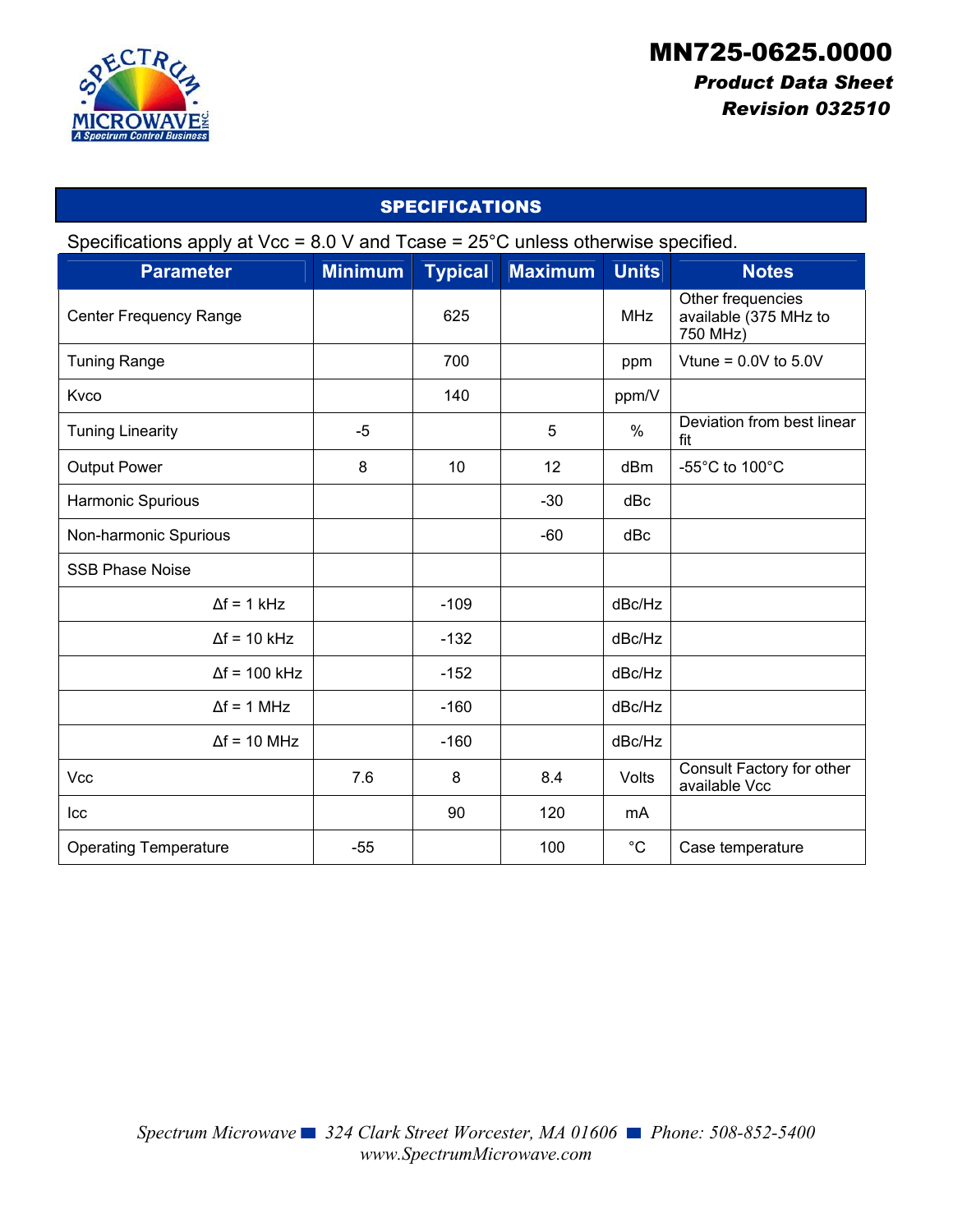

# *Product Data Sheet Revision 032510*

#### BLOCK DIAGRAM



#### OUTLINE DRAWING



*Spectrum Microwave* ■ 324 Clark Street Worcester, MA 01606 ■ Phone: 508-852-5400 *www.SpectrumMicrowave.com*